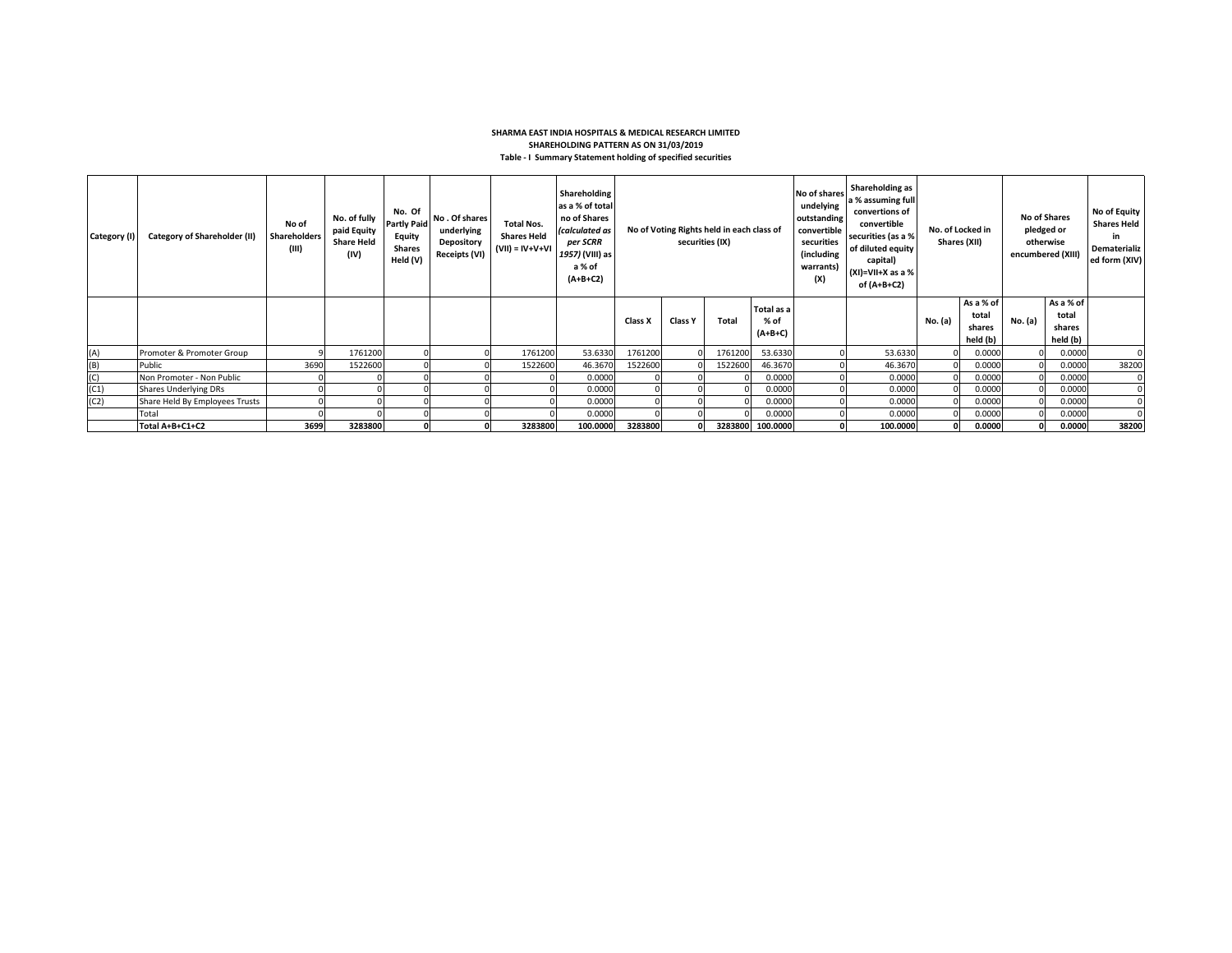## **Table - II Statement showing shareholding pattern of the Promoter and Promer Group SHAREHOLDING PATTERN AS ON 31/03/2019 SHARMA EAST INDIA HOSPITALS & MEDICAL RESEARCH LIMITED**

| S.No. | Category & Name of the Shareholder (I)               | PAN(II)    | No of<br><b>Shareholders</b><br>(III) | No. of fully<br>paid Equity<br><b>Share Held</b><br>(IV) | No. Of<br>Partly<br>Paid<br>Equity<br><b>Shares</b><br>Held (V) | No . Of shares  <br>underlying<br>Depository<br>Receipts (VI) | <b>Total Nos.</b><br><b>Shares Held</b><br>$(VII) =$<br>$IV+V+VI$ | Shareholding<br>as a % of total<br>no of Shares<br>(calculated as<br>per SCRR<br>1957) (VIII) as a<br>% of (A+B+C2) | No of Voting Rights held in each class of<br>securities (IX) |                |         | No of<br>shares<br>undelying<br>outstandi<br>ng<br>convertibl<br>e<br>securities<br>(including<br>warrants<br>(X) |          |         |          |                                          |         |                                          |             |  |  |  |  | Shareholding as a<br>% assuming full<br>convertions of<br>convertible<br>securities (as a %<br>of diluted equity<br>capital) (XI)=VII+X<br>as a % of (A+B+C2) | No. of Locked in<br>Shares (XII) |  |  | <b>No of Shares</b><br>pledged or<br>otherwise<br>encumbered (XIII) | No of Equity<br><b>Shares Held</b><br>in<br>Dematerializ<br>ed form (XIV) |
|-------|------------------------------------------------------|------------|---------------------------------------|----------------------------------------------------------|-----------------------------------------------------------------|---------------------------------------------------------------|-------------------------------------------------------------------|---------------------------------------------------------------------------------------------------------------------|--------------------------------------------------------------|----------------|---------|-------------------------------------------------------------------------------------------------------------------|----------|---------|----------|------------------------------------------|---------|------------------------------------------|-------------|--|--|--|--|---------------------------------------------------------------------------------------------------------------------------------------------------------------|----------------------------------|--|--|---------------------------------------------------------------------|---------------------------------------------------------------------------|
|       |                                                      |            |                                       |                                                          |                                                                 |                                                               |                                                                   |                                                                                                                     | Class X                                                      | <b>Class Y</b> | Total   | <b>Total as</b><br>a % of<br>$(A+B+C)$                                                                            |          |         | No. (a)  | As a % of<br>total<br>shares<br>held (b) | No. (a) | As a % of<br>total<br>shares<br>held (b) |             |  |  |  |  |                                                                                                                                                               |                                  |  |  |                                                                     |                                                                           |
|       | Indian                                               |            |                                       |                                                          |                                                                 |                                                               |                                                                   |                                                                                                                     |                                                              |                |         |                                                                                                                   |          |         |          |                                          |         |                                          |             |  |  |  |  |                                                                                                                                                               |                                  |  |  |                                                                     |                                                                           |
| (a)   | Individual                                           |            |                                       | 756200                                                   |                                                                 |                                                               | 756200                                                            | 23.0282                                                                                                             | 756200                                                       |                | 756200  | 23,0282                                                                                                           | n        | 23.0282 |          | 0.0000                                   |         | 0.0000                                   | $\Omega$    |  |  |  |  |                                                                                                                                                               |                                  |  |  |                                                                     |                                                                           |
|       | Brijmohan Sharma                                     |            |                                       | 62000                                                    |                                                                 |                                                               | 62000                                                             | 1.8881                                                                                                              | 62000                                                        |                | 62000   | 1.8881                                                                                                            | $\Omega$ | 1.8881  | $\Omega$ | 0.0000                                   |         | 0.0000                                   | $\Omega$    |  |  |  |  |                                                                                                                                                               |                                  |  |  |                                                                     |                                                                           |
|       | Javshree Sharma                                      |            |                                       | 58000                                                    |                                                                 |                                                               | 58000                                                             | 1.7662                                                                                                              | 58000                                                        |                | 58000   | 1.7662                                                                                                            |          | 1.7662  |          | 0.0000                                   |         | 0.0000                                   |             |  |  |  |  |                                                                                                                                                               |                                  |  |  |                                                                     |                                                                           |
|       | Maya Sharma                                          | ABXPS3785L |                                       | 160800                                                   |                                                                 |                                                               | 160800                                                            | 4.8968                                                                                                              | 160800                                                       |                | 160800  | 4.8968                                                                                                            | $\Omega$ | 4.8968  |          | 0.0000                                   |         | 0.0000                                   | $\Omega$    |  |  |  |  |                                                                                                                                                               |                                  |  |  |                                                                     |                                                                           |
|       | Pradeep Sharma                                       | ACAPS0489B |                                       | 23200                                                    |                                                                 |                                                               | 23200                                                             | 0.7065                                                                                                              | 23200                                                        |                | 23200   | 0.7065                                                                                                            | $\Omega$ | 0.7065  |          | 0.0000                                   |         | 0.0000                                   | $\Omega$    |  |  |  |  |                                                                                                                                                               |                                  |  |  |                                                                     |                                                                           |
|       | Rajesh Sharma                                        | AHWPS0110N |                                       | 40000                                                    |                                                                 |                                                               | 40000                                                             | 1.2181                                                                                                              | 40000                                                        |                | 40000   | 1.2181                                                                                                            | n        | 1.218   |          | 0.0000                                   |         | 0.0000                                   |             |  |  |  |  |                                                                                                                                                               |                                  |  |  |                                                                     |                                                                           |
|       | Shailendra Sharma                                    | AFEPS7340Q |                                       | 412200                                                   | $\Omega$                                                        |                                                               | 412200                                                            | 12.5525                                                                                                             | 412200                                                       |                | 412200  | 12.5525                                                                                                           | $\Omega$ | 12.5525 |          | 0.0000                                   |         | 0.0000                                   | $\mathbf 0$ |  |  |  |  |                                                                                                                                                               |                                  |  |  |                                                                     |                                                                           |
| (b)   | Huf                                                  |            |                                       |                                                          |                                                                 |                                                               |                                                                   | 0.0000                                                                                                              |                                                              |                |         | 0.0000                                                                                                            |          | 0.0000  |          | 0.0000                                   |         | 0.0000                                   | $\Omega$    |  |  |  |  |                                                                                                                                                               |                                  |  |  |                                                                     |                                                                           |
| (c)   | Central Govt /state Govt/ President Of India         |            | ſ                                     |                                                          | $\Omega$                                                        |                                                               | $\Omega$                                                          | 0.0000                                                                                                              | $\Omega$                                                     |                |         | 0.0000                                                                                                            | $\Omega$ | 0.0000  |          | 0.0000                                   |         | 0.0000                                   | $\Omega$    |  |  |  |  |                                                                                                                                                               |                                  |  |  |                                                                     |                                                                           |
| (d)   | Financial Inst/banks                                 |            | C                                     | $\Omega$                                                 | $\Omega$                                                        |                                                               | $\Omega$                                                          | 0.0000                                                                                                              |                                                              | $\Omega$       |         | 0.0000                                                                                                            | $\Omega$ | 0.0000  |          | 0.0000                                   |         | 0.0000                                   | $\Omega$    |  |  |  |  |                                                                                                                                                               |                                  |  |  |                                                                     |                                                                           |
| (e)   | Any other                                            |            |                                       |                                                          |                                                                 |                                                               |                                                                   |                                                                                                                     |                                                              |                |         |                                                                                                                   |          |         |          |                                          |         |                                          |             |  |  |  |  |                                                                                                                                                               |                                  |  |  |                                                                     |                                                                           |
|       | Other - Body Corporate                               |            |                                       | 1005000                                                  |                                                                 |                                                               | 1005000                                                           | 30.6048                                                                                                             | 1005000                                                      |                | 1005000 | 30.6048                                                                                                           | $\Omega$ | 30.6048 |          | 0.0000                                   |         | 0.0000                                   | $\Omega$    |  |  |  |  |                                                                                                                                                               |                                  |  |  |                                                                     |                                                                           |
|       | Kshitij Enterprises(p)ltd                            |            |                                       | 150700                                                   |                                                                 |                                                               | 150700                                                            | 4.5892                                                                                                              | 150700                                                       |                | 150700  | 4.5892                                                                                                            |          | 4.5892  |          | 0.0000                                   |         | 0.0000                                   | $\Omega$    |  |  |  |  |                                                                                                                                                               |                                  |  |  |                                                                     |                                                                           |
|       | Sharma Hospital Pvt. Ltd.                            | AACCS1237J |                                       | 670400                                                   |                                                                 |                                                               | 670400                                                            | 20.4154                                                                                                             | 670400                                                       |                | 670400  | 20.4154                                                                                                           | n        | 20.4154 |          | 0.0000                                   |         | 0.0000                                   | $\Omega$    |  |  |  |  |                                                                                                                                                               |                                  |  |  |                                                                     |                                                                           |
|       | Sharma Nur.home&bone Hosp                            | AACCS4866P |                                       | 183900                                                   |                                                                 |                                                               | 183900                                                            | 5.6002                                                                                                              | 183900                                                       |                | 183900  | 5.6002                                                                                                            |          | 5.6002  |          | 0.0000                                   |         | 0.0000                                   | $\Omega$    |  |  |  |  |                                                                                                                                                               |                                  |  |  |                                                                     |                                                                           |
|       | Sub - Total                                          |            |                                       | 1761200                                                  |                                                                 |                                                               | 1761200                                                           | 53.6330                                                                                                             | 1761200                                                      |                | 1761200 | 53.6330                                                                                                           |          | 53.6330 |          | 0.0000                                   |         | 0.0000                                   |             |  |  |  |  |                                                                                                                                                               |                                  |  |  |                                                                     |                                                                           |
| (2)   | Foreign                                              |            |                                       |                                                          |                                                                 |                                                               |                                                                   |                                                                                                                     |                                                              |                |         |                                                                                                                   |          |         |          |                                          |         |                                          |             |  |  |  |  |                                                                                                                                                               |                                  |  |  |                                                                     |                                                                           |
| (a)   | Individual(nri/ Foriegn Individual)                  |            |                                       |                                                          |                                                                 |                                                               |                                                                   | 0.0000                                                                                                              |                                                              |                |         | 0.0000                                                                                                            |          | 0.0000  |          | 0.0000                                   |         | 0.0000                                   |             |  |  |  |  |                                                                                                                                                               |                                  |  |  |                                                                     |                                                                           |
| (b)   | Government                                           |            | $\Omega$                              | $\Omega$                                                 | $\Omega$                                                        |                                                               | n                                                                 | 0.0000                                                                                                              | $\Omega$                                                     |                |         | 0.0000                                                                                                            | n        | 0.0000  |          | 0.0000                                   |         | 0.0000                                   |             |  |  |  |  |                                                                                                                                                               |                                  |  |  |                                                                     |                                                                           |
| (c)   | Institutions                                         |            | $\Omega$                              | $\Omega$                                                 | $\Omega$                                                        |                                                               | $\Omega$                                                          | 0.0000                                                                                                              |                                                              |                |         | 0.0000                                                                                                            | $\Omega$ | 0.0000  |          | 0.0000                                   |         | 0.0000                                   |             |  |  |  |  |                                                                                                                                                               |                                  |  |  |                                                                     |                                                                           |
| (d)   | Foreign Portfolio Investor                           |            |                                       |                                                          |                                                                 |                                                               |                                                                   | 0.0000                                                                                                              |                                                              |                |         | 0.0000                                                                                                            |          | 0.0000  |          | 0.0000                                   |         | 0.0000                                   |             |  |  |  |  |                                                                                                                                                               |                                  |  |  |                                                                     |                                                                           |
| (e)   | Any Other                                            |            |                                       |                                                          |                                                                 |                                                               |                                                                   |                                                                                                                     |                                                              |                |         |                                                                                                                   |          |         |          |                                          |         |                                          |             |  |  |  |  |                                                                                                                                                               |                                  |  |  |                                                                     |                                                                           |
|       | Sub - Total                                          |            |                                       |                                                          |                                                                 |                                                               |                                                                   | $\Omega$                                                                                                            |                                                              |                |         |                                                                                                                   |          |         | $\Omega$ |                                          |         |                                          |             |  |  |  |  |                                                                                                                                                               |                                  |  |  |                                                                     |                                                                           |
|       | Total Shareholding of Promoter and Promotor<br>Group |            |                                       | 1761200                                                  |                                                                 |                                                               | 1761200                                                           | 53.633                                                                                                              | 1761200                                                      |                | 1761200 | 53.633                                                                                                            |          | 53.633  |          |                                          |         |                                          |             |  |  |  |  |                                                                                                                                                               |                                  |  |  |                                                                     |                                                                           |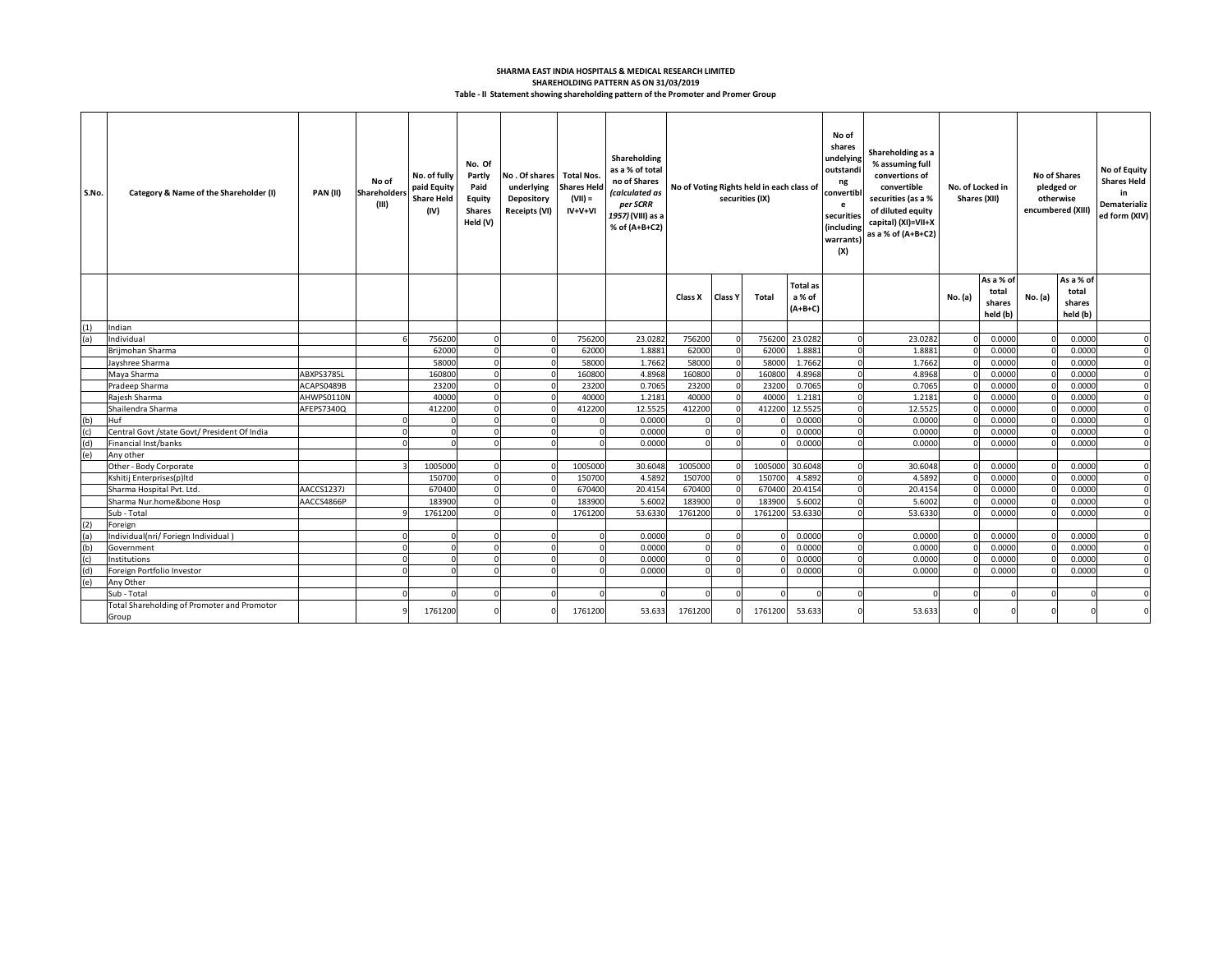## **Table - III Statement showing shareholding pattern of the Public shareholding SHARMA EAST INDIA HOSPITALS & MEDICAL RESEARCH LIMITED SHAREHOLDING PATTERN AS ON 31/03/2019**

| S.No. | Category & Name of the Shareholder (I)                    | <b>PAN (II)</b> | No of<br>Sharehold<br>ers (III) | No. of fully<br>paid<br><b>Equity</b><br><b>Share Held</b><br>(IV) | No. Of<br>Partly<br>Paid<br>Equity<br><b>Shares</b><br>Held (V) | No.Of<br>shares<br>underlying<br><b>Depository</b><br>Receipts<br>(VI) | <b>Total Nos.</b><br><b>Shares Held</b><br>$(VII) =$<br>$IV+V+VI$ | Shareholdin<br>g as a % of<br>total no of<br><b>Shares</b><br>(calculated<br>as per SCRR<br>1957) (VIII)<br>as a % of<br>$(A+B+C2)$ | No of Voting Rights held in each class of<br>securities (IX) |                               |                | Sharehold<br>ng as a %<br>assuming<br>No of<br>full<br>shares<br>onvertior:<br>undelying<br>s of<br>outstandi<br>convertibl<br>ng<br>e<br>convertibl<br>securities<br>e<br>(as a % of<br>securities<br>diluted<br>(including<br>equity<br>warrants)<br>capital)<br>(X)<br>(XI)=VII+X<br>as a % of<br>$(A+B+C2)$ |                         |                 | No. of Locked in<br>Shares (XII) |                                          | No of Shares<br>pledged or<br>otherwise<br>encumbered (XIII | No of<br>Equity<br><b>Shares</b><br>Held in<br>Dematerial<br>ized form<br>(XIV) |                         |
|-------|-----------------------------------------------------------|-----------------|---------------------------------|--------------------------------------------------------------------|-----------------------------------------------------------------|------------------------------------------------------------------------|-------------------------------------------------------------------|-------------------------------------------------------------------------------------------------------------------------------------|--------------------------------------------------------------|-------------------------------|----------------|-----------------------------------------------------------------------------------------------------------------------------------------------------------------------------------------------------------------------------------------------------------------------------------------------------------------|-------------------------|-----------------|----------------------------------|------------------------------------------|-------------------------------------------------------------|---------------------------------------------------------------------------------|-------------------------|
|       |                                                           |                 |                                 |                                                                    |                                                                 |                                                                        |                                                                   |                                                                                                                                     | Class X                                                      | Class Y                       | <b>Total</b>   | Total as a<br>% of<br>$(A+B+C)$                                                                                                                                                                                                                                                                                 |                         |                 | No. (a)                          | As a % of<br>total<br>shares<br>held (b) | No. (a)                                                     | As a % of<br>total<br>shares<br>held (b)                                        |                         |
| (1)   | Institutions                                              |                 |                                 |                                                                    |                                                                 |                                                                        |                                                                   |                                                                                                                                     |                                                              |                               |                |                                                                                                                                                                                                                                                                                                                 |                         |                 |                                  |                                          |                                                             |                                                                                 |                         |
| (a)   | <b>Mutual Funds</b>                                       |                 | $\Omega$                        | $\Omega$                                                           |                                                                 | $\Omega$                                                               | $\Omega$                                                          | 0.0000                                                                                                                              |                                                              | $\Omega$                      | $\Omega$       | 0.0000                                                                                                                                                                                                                                                                                                          | $\Omega$                | 0.0000          | $\Omega$                         | 0.0000                                   |                                                             | 0.0000                                                                          | $\Omega$                |
| (b)   | <b>Venture Capital Funds</b>                              |                 | $\mathbf 0$                     | $\Omega$                                                           |                                                                 | $\Omega$                                                               | $\Omega$                                                          | 0.0000                                                                                                                              |                                                              | $\mathbf 0$                   | $\Omega$       | 0.0000                                                                                                                                                                                                                                                                                                          | $\mathbf{0}$            | 0.0000          |                                  | 0.0000                                   | $\Omega$                                                    | 0.0000                                                                          | $\mathbf 0$             |
| (c)   | Alternate Investment Funds                                |                 | $\Omega$                        | $\Omega$                                                           |                                                                 | $\Omega$                                                               | $\mathbf 0$                                                       | 0.0000                                                                                                                              | $\Omega$                                                     | $\mathbf 0$                   | $\Omega$       | 0.0000                                                                                                                                                                                                                                                                                                          | $\Omega$                | 0.0000          | $\Omega$                         | 0.0000                                   | $\Omega$                                                    | 0.0000                                                                          | $\Omega$                |
| (d)   | Foreign Venture Capital Investors                         |                 | $\Omega$                        | $\Omega$                                                           |                                                                 | $\Omega$                                                               | $\Omega$                                                          | 0.0000                                                                                                                              | $\mathbf{0}$                                                 | $\mathbf 0$                   | 0              | 0.0000                                                                                                                                                                                                                                                                                                          | $\Omega$                | 0.000           | $\Omega$                         | 0.0000                                   | $\Omega$                                                    | 0.0000                                                                          | $\mathbf 0$             |
| (e)   | Foreign Portfolio Investros                               |                 | $\Omega$                        | $\Omega$                                                           |                                                                 | $\Omega$                                                               |                                                                   | 0.0000                                                                                                                              |                                                              | $\Omega$                      |                | 0.0000                                                                                                                                                                                                                                                                                                          | $\Omega$                | 0.0000          |                                  | 0.0000                                   |                                                             | 0.0000                                                                          | $\mathbf 0$             |
| (f)   | Financial Inst/banks                                      |                 | $\Omega$                        | $\Omega$                                                           |                                                                 | $\Omega$                                                               | $\Omega$                                                          | 0.0000                                                                                                                              |                                                              | $\Omega$                      |                | 0.0000                                                                                                                                                                                                                                                                                                          | $\Omega$                | 0.000           |                                  | 0.0000                                   |                                                             | 0.0000                                                                          | $\Omega$                |
| (g)   | <b>Insurance Companies</b>                                |                 | $\Omega$                        | $\Omega$                                                           |                                                                 | $\Omega$                                                               | $\Omega$                                                          | 0.0000                                                                                                                              |                                                              | $\Omega$                      |                | 0.0000                                                                                                                                                                                                                                                                                                          | $\Omega$                | 0.000           |                                  | 0.0000                                   |                                                             | 0.0000                                                                          | $\Omega$                |
| (h)   | Provident Funds/ Pension Fund                             |                 | $\Omega$                        | $\Omega$                                                           |                                                                 | $\Omega$                                                               | $\Omega$                                                          | 0.0000                                                                                                                              |                                                              | $\mathbf 0$                   |                | 0.0000                                                                                                                                                                                                                                                                                                          | $\Omega$                | 0.0000          |                                  | 0.0000                                   |                                                             | 0.0000                                                                          | $\Omega$                |
| (i)   | Any other                                                 |                 |                                 |                                                                    |                                                                 |                                                                        |                                                                   |                                                                                                                                     |                                                              |                               |                |                                                                                                                                                                                                                                                                                                                 |                         |                 |                                  |                                          |                                                             |                                                                                 |                         |
|       | Sub-total (B)(1)                                          |                 | $\Omega$                        | $\Omega$                                                           |                                                                 | $\Omega$                                                               | $\Omega$                                                          | 0.0000                                                                                                                              |                                                              | $\mathbf 0$                   | $\Omega$       | 0.0000                                                                                                                                                                                                                                                                                                          | $\Omega$                | 0.0000          |                                  | 0.0000                                   |                                                             | 0.0000                                                                          | $\Omega$                |
| (2)   | Central Govt /state Govt/ President Of India              |                 | $\mathbf 0$                     | $\Omega$                                                           |                                                                 | $\Omega$                                                               | $\Omega$                                                          | 0.0000                                                                                                                              |                                                              | $\mathbf 0$                   | $\Omega$       | 0.0000                                                                                                                                                                                                                                                                                                          | $\Omega$                | 0.0000          |                                  | 0.0000                                   |                                                             | 0.0000                                                                          | $\mathbf 0$             |
|       | Sub-total (B)(2)                                          |                 | $\Omega$                        | $\Omega$                                                           |                                                                 | $\Omega$                                                               | $\Omega$                                                          | 0.0000                                                                                                                              | $\Omega$                                                     | $\mathbf 0$                   | $\Omega$       | 0.0000                                                                                                                                                                                                                                                                                                          | $\Omega$                | 0.0000          |                                  | 0.0000                                   | $\Omega$                                                    | 0.0000                                                                          | $\Omega$                |
| (3)   | Non-institutions                                          |                 |                                 |                                                                    |                                                                 |                                                                        |                                                                   |                                                                                                                                     |                                                              |                               |                |                                                                                                                                                                                                                                                                                                                 |                         |                 |                                  |                                          |                                                             |                                                                                 |                         |
| (a    | (i) Individual-Holding Nom. Val. upto Rs.2 lakhs          |                 | 3677                            | 823900                                                             |                                                                 | O                                                                      | 823900                                                            | 25.0898                                                                                                                             | 823900                                                       | $\mathbf 0$                   | 823900         | 25.0898                                                                                                                                                                                                                                                                                                         |                         | 25.0898         |                                  | 0.0000                                   |                                                             | 0.0000                                                                          | 37800                   |
|       | (ii) Individual-Holding Nom. Val. greater then Rs.2 lakhs |                 |                                 | 276400                                                             |                                                                 | $\Omega$<br>$\Omega$                                                   | 276400                                                            | 8.4171                                                                                                                              | 276400                                                       | $\overline{0}$<br>$\mathbf 0$ | 276400         | 8.4171                                                                                                                                                                                                                                                                                                          | $\Omega$<br>$\Omega$    | 8.4171          |                                  | 0.0000                                   |                                                             | 0.0000                                                                          | $\mathbf 0$<br>$\Omega$ |
|       | Ashok Kumar Jain                                          |                 |                                 | 35100                                                              |                                                                 | $\Omega$                                                               | 35100                                                             | 1.0689                                                                                                                              | 35100                                                        |                               | 35100          | 1.0689                                                                                                                                                                                                                                                                                                          |                         | 1.068           |                                  | 0.0000                                   |                                                             | 0.0000                                                                          | $\mathbf 0$             |
|       | Lata Sharma<br>Madhulika Sharma                           |                 |                                 | 40000<br>83800                                                     |                                                                 | $\Omega$                                                               | 40000<br>83800                                                    | 1.2181<br>2.5519                                                                                                                    | 40000<br>83800                                               | $\mathbf 0$<br>$\mathsf{o}$   | 40000<br>83800 | 1.2181<br>2.5519                                                                                                                                                                                                                                                                                                | $\Omega$<br>$\mathbf 0$ | 1.218<br>2.5519 |                                  | 0.0000<br>0.0000                         |                                                             | 0.0000<br>0.0000                                                                | $\mathbf 0$             |
|       | Manisha Agarwal                                           |                 |                                 | 60000                                                              |                                                                 | $\Omega$                                                               | 60000                                                             | 1.8272                                                                                                                              | 60000                                                        | $\mathbf 0$                   | 60000          | 1.8272                                                                                                                                                                                                                                                                                                          | $\Omega$                | 1.8272          |                                  | 0.0000                                   | $\Omega$                                                    | 0.0000                                                                          | $\Omega$                |
|       | Subhash Jain                                              |                 |                                 | 35500                                                              |                                                                 | $\Omega$                                                               | 35500                                                             | 1.0811                                                                                                                              | 35500                                                        | $\mathbf 0$                   | 35500          | 1.0811                                                                                                                                                                                                                                                                                                          | $\Omega$                | 1.081           |                                  | 0.0000                                   |                                                             | 0.0000                                                                          | $\mathbf 0$             |
| (b)   | Nbfc Registered With Rbi                                  |                 | $\Omega$                        | $\Omega$                                                           |                                                                 | $\Omega$                                                               | $\mathbf 0$                                                       | 0.0000                                                                                                                              | $\Omega$                                                     | $\mathbf 0$                   | $\Omega$       | 0.0000                                                                                                                                                                                                                                                                                                          | $\Omega$                | 0.0000          | $\mathbf 0$                      | 0.0000                                   | $\Omega$                                                    | 0.0000                                                                          | $\mathbf 0$             |
| (c)   | <b>Employees Trust</b>                                    |                 | $\Omega$                        |                                                                    |                                                                 | $\Omega$                                                               |                                                                   | 0.0000                                                                                                                              |                                                              | $\Omega$                      | $\Omega$       | 0.0000                                                                                                                                                                                                                                                                                                          |                         | 0.000           |                                  | 0.0000                                   |                                                             | 0.0000                                                                          | $\mathbf 0$             |
| (d)   | Overseas Depository Holding DRs                           |                 |                                 |                                                                    |                                                                 | $\Omega$                                                               |                                                                   | 0.0000                                                                                                                              |                                                              | $\Omega$                      |                | 0.0000                                                                                                                                                                                                                                                                                                          | $\Omega$                | 0.0000          |                                  | 0.0000                                   |                                                             | 0.0000                                                                          | $\Omega$                |
| (e)   | Any Other                                                 |                 |                                 |                                                                    |                                                                 |                                                                        |                                                                   |                                                                                                                                     |                                                              |                               |                |                                                                                                                                                                                                                                                                                                                 |                         |                 |                                  |                                          |                                                             |                                                                                 |                         |
|       | Other - Body Corp                                         |                 | $\overline{7}$                  | 422300                                                             |                                                                 | $\Omega$                                                               | 422300                                                            | 12.8601                                                                                                                             | 422300                                                       | $\mathbf 0$                   | 422300         | 12.8601                                                                                                                                                                                                                                                                                                         | $\Omega$                | 12.860          |                                  | 0.0000                                   |                                                             | 0.0000                                                                          | 400                     |
|       | Ganpati Plast Fab Ltd.                                    |                 |                                 | 290900                                                             |                                                                 | $\Omega$                                                               | 290900                                                            | 8.8586                                                                                                                              | 290900                                                       | $\mathbf 0$                   | 290900         | 8.8586                                                                                                                                                                                                                                                                                                          | $\Omega$                | 8.858           |                                  | 0.0000                                   |                                                             | 0.0000                                                                          | $\mathbf 0$             |
|       | T.c.i.bhoruka Project Ltd                                 |                 |                                 | 100000                                                             |                                                                 | $\Omega$                                                               | 100000                                                            | 3.0453                                                                                                                              | 100000                                                       | $\mathbf 0$                   | 100000         | 3.0453                                                                                                                                                                                                                                                                                                          | $\Omega$                | 3.045           |                                  | 0.0000                                   | $\Omega$                                                    | 0.0000                                                                          | $\mathbf 0$             |
|       | Sub-total (B)(3)                                          |                 | 3690                            | 1522600                                                            |                                                                 | $\Omega$                                                               | 1522600                                                           | 46.3670                                                                                                                             | 1522600                                                      | $\mathbf 0$                   | 1522600        | 46.3670                                                                                                                                                                                                                                                                                                         | $\Omega$                | 46.367          |                                  | 0.0000                                   | $\Omega$                                                    | 0.0000                                                                          | 38200                   |
|       | <b>Total Public Shareholding</b>                          |                 | 3690                            | 1522600                                                            |                                                                 | $\Omega$                                                               | 1522600                                                           | 46.3670                                                                                                                             | 1522600                                                      | $\mathbf 0$                   | 1522600        | 46.3670                                                                                                                                                                                                                                                                                                         | $\Omega$                | 46.367          |                                  | 0.0000                                   | $\Omega$                                                    | 0.0000                                                                          | 38200                   |
|       |                                                           |                 |                                 |                                                                    |                                                                 |                                                                        |                                                                   |                                                                                                                                     |                                                              |                               |                |                                                                                                                                                                                                                                                                                                                 |                         |                 |                                  |                                          |                                                             |                                                                                 |                         |